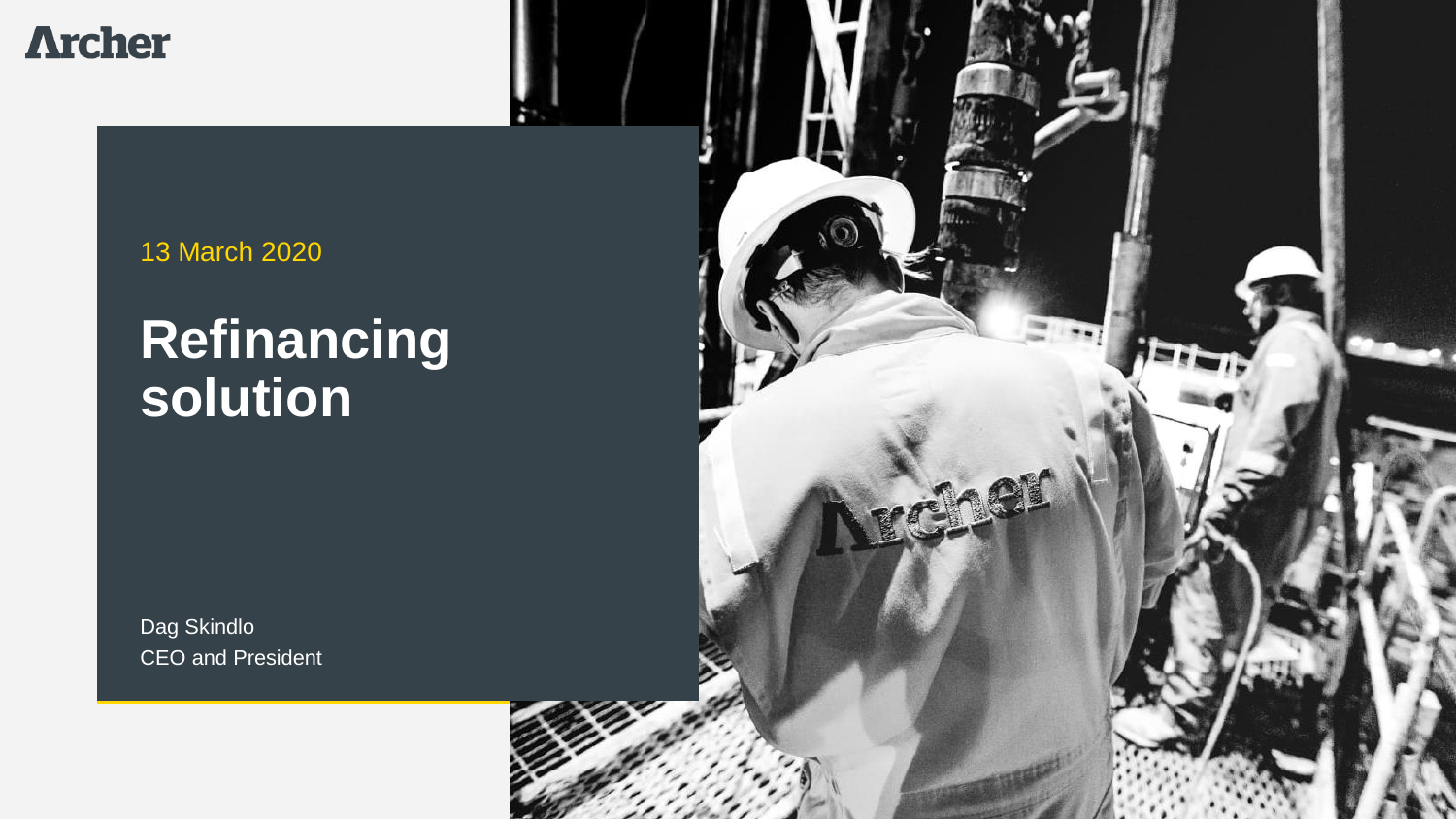#### Л Refinancing solution

## **Attractive refinancing secured**

- Main loan facility extended until 1<sup>st</sup> October 2023
- A fixed amortization schedule reinstated
- Interest margins unchanged
- No new equity or liquidity required
- Net Debt reduction of USD 45 million, equal to NOK 3.1 per share
- Pro forma NIBD reduced from 582 million to USD 537 million
- Available liquidity of approx. USD 96 million post refinancing
- Credit and board approved terms sheets in place from lenders
	- BNP term sheet pending Hermes approval

#### **New Debt maturity profile 1) [***\$m***]**



#### **Net Interest Bearing Debt / EBITDA**



1) Excludes currently undrawn facilities

2) Definition in loan agreement gives NIBD / EBITDA = 5.15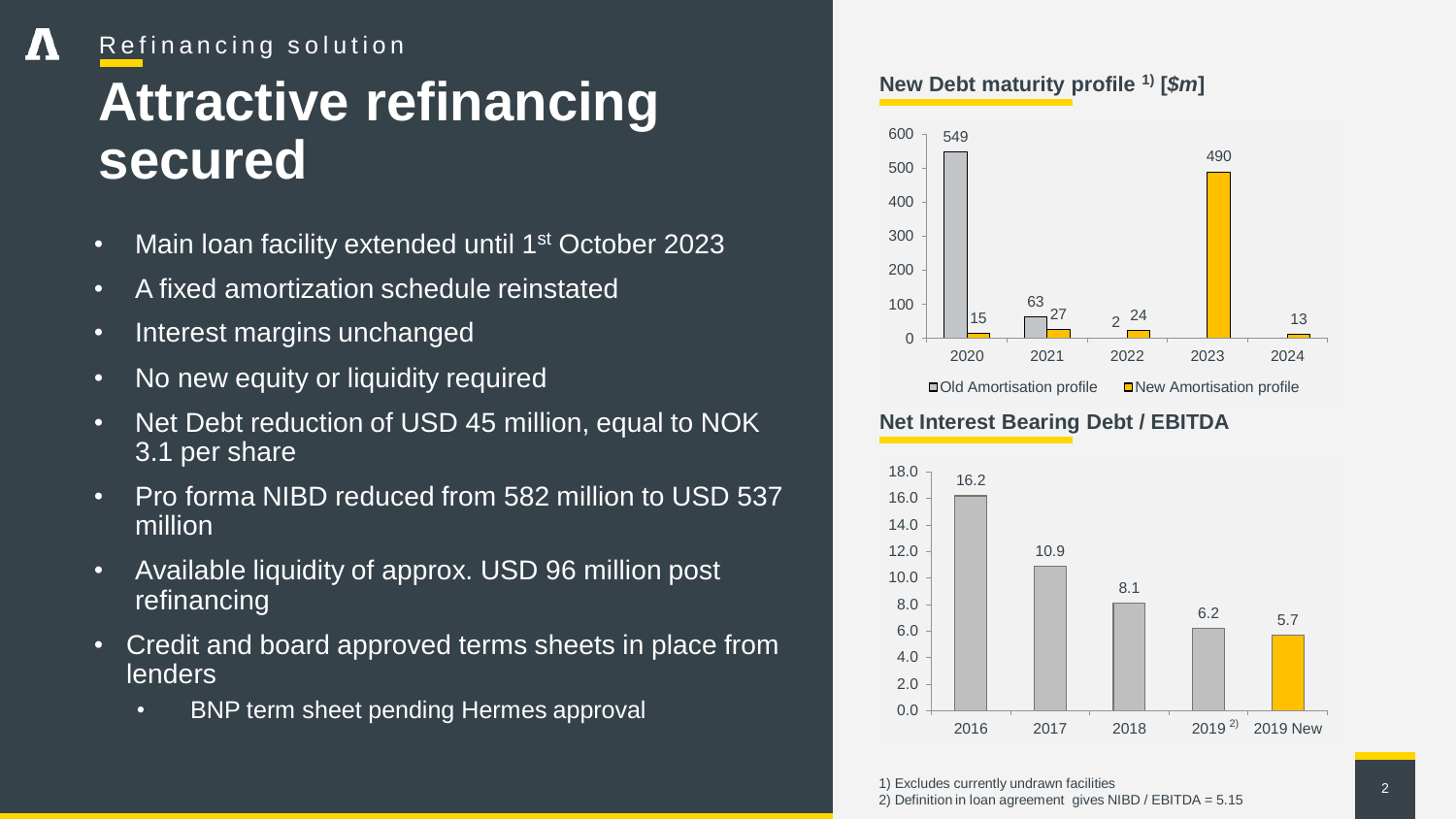### Refinancing solution

 $\boldsymbol{I}$ 

## **NIBD will be reduced on effective date**

- Archer has consistently been able to reduce NIBD year on year
- NIBD will be further reduced by \$45 million with new agreement
- NIBD reduction of 33% since end 2016
- Archer has operated with excess liquidity, and will post refinancing reduce available liquidity by \$48 million to approximately \$96 million
- Historic free cash flow generation has been more than sufficient to service debt and investments
- Going forward cash sweep threshold will be set at \$90 million giving ample headroom

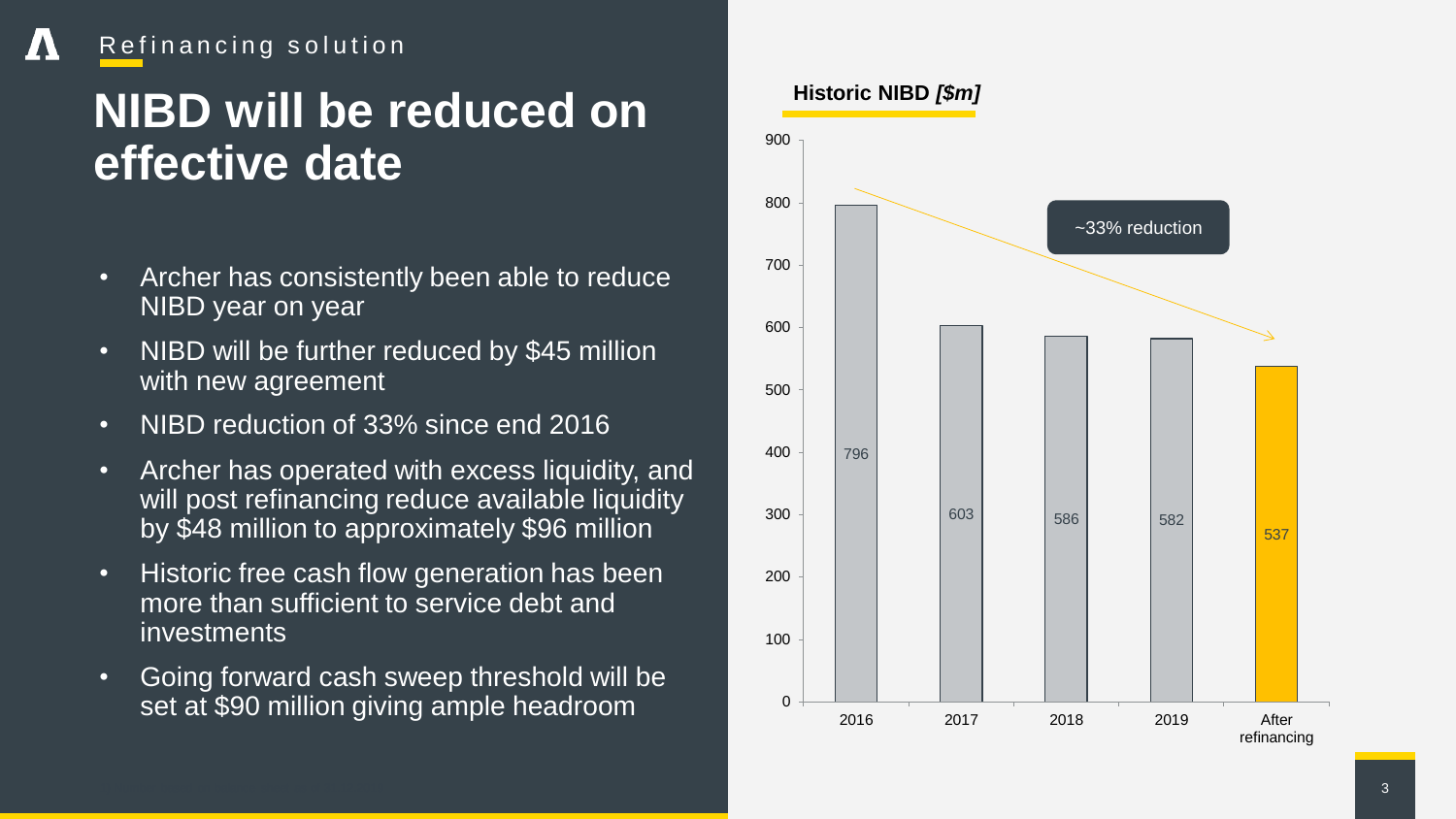### Refinancing update

 $\boldsymbol{I}$ 

## **Archer has robust cash flow generation**

- During the downturn Archer was able to deliver strong operational cash flow by cutting costs, releasing working capital and reducing capex
- As the market has improved, Archer has increased the growth capex and increased working capital to invest for future earnings



#### **Cash flow** *[\$m]*



Operational cash flow excluding interest payments

■Capex

- Interest payments
- Cash flow after debt service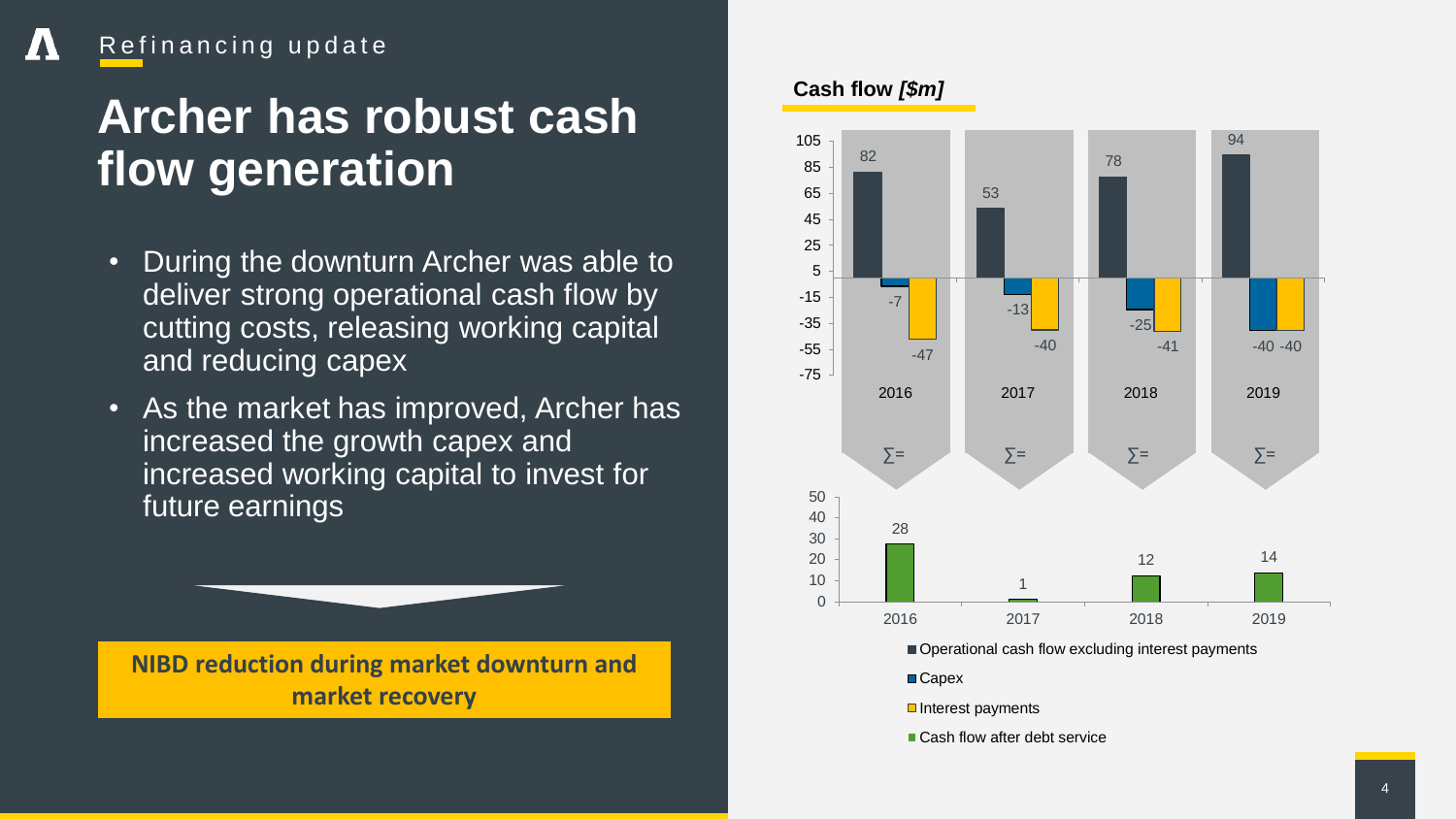### Refinancing solution

## **NIBD reduction positive for all stakeholders**

- At current market cap, the NIBD reduction of \$45 million represents ~240% of our market cap and should support equity recovery
- Gross and Net Debt reduction reduces interest expenses going forward
- Archer market capitalization is currently 3.1% of EV, and the debt reduction is 7.8% of NIBD
- Archer has proven ability to reduce NIBD through operations and expect to further reduce NIBD in 2020

#### **Current market cap vs NIBD reduction** *[\$m]*

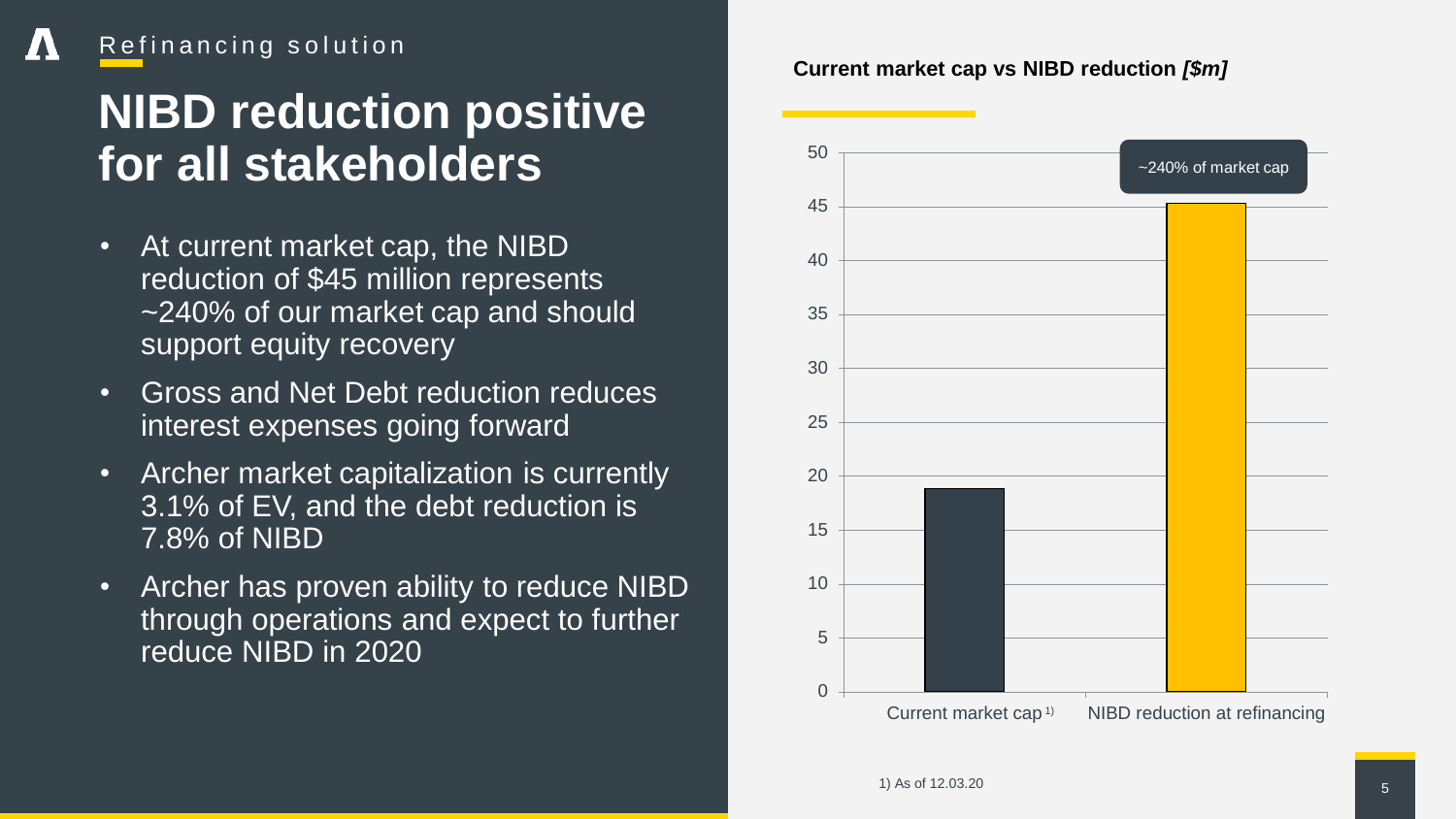### **Continued financial improvement**

• Refinanced with attractive terms

Key financials

- Net debt down 33% since 2016
- NIBD/EBITDA from 16.2 to 5.7 since 2016
- 30% growth in EBITDA over 2018
- 170% growth in EBIT over 2018

### **In challenging market conditions**

- Low/moderate global upstream offshore spending
- Argentina financial crisis and challenging onshore US market
- Weak operating currencies relative to USD
- Depressed capital markets for oil service

#### **Revenue** *[\$m]*



#### **EBITDA** *[\$m,%]*





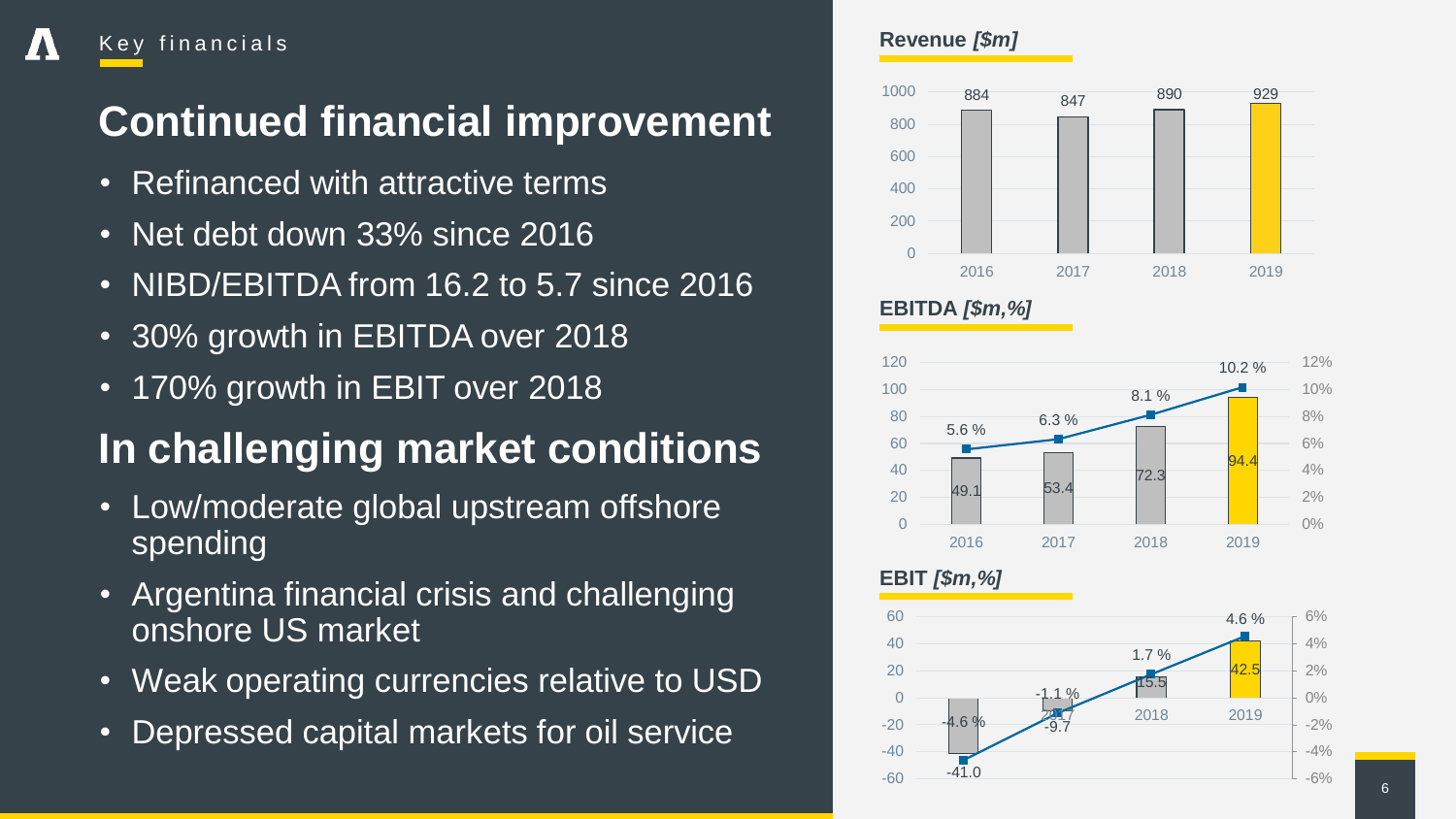## **Investment highlights**



### **Strong market position**

- Leading platform drilling in the North Sea
- Leading provider of land drilling and workover services in Latin America
- Well services with leading proprietary technology that is deployed globally
- Unique offering in the North Sea for integrated projects in a growing late life market



### **Improved financials and refinanced in a challenging environment**

- Consistent EBITDA growth year on year
- Consistent reduction in net debt year on year
- Consistent improvement in credit metrics
- Refinanced, ample liquidity and strong cash flow generation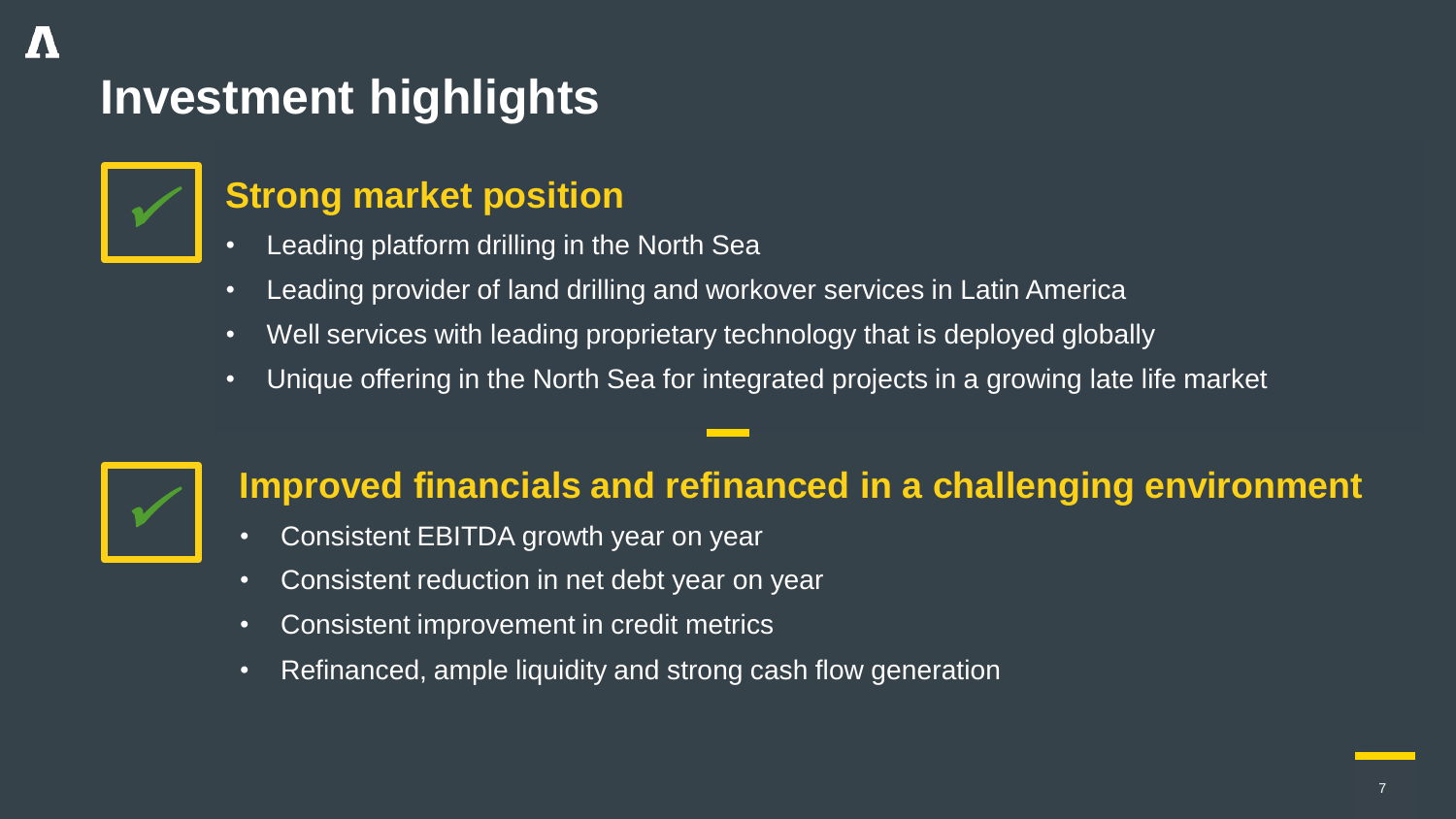# **Debt amendment details**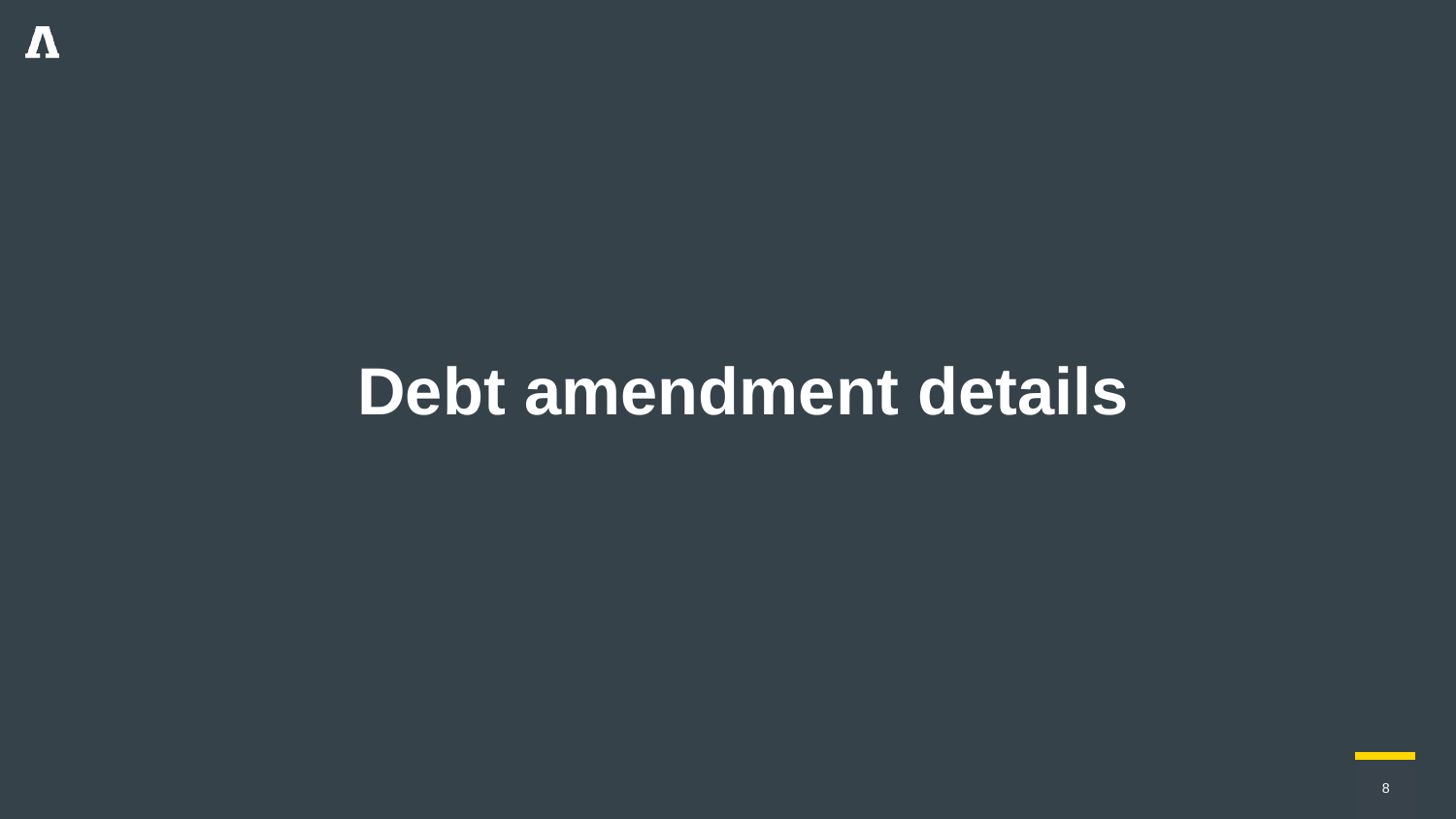$\boldsymbol{\Lambda}$ 

# **Amended Revolving Credit Facility (RCF)**

| <b>Facilities and</b><br><b>structure</b>             | • \$610.8 million commitment reduced to \$579.1 million on effective date<br>• Maturity date extended to 1 October 2023<br>• Competitive interest margins preserved at existing levels                                                         |
|-------------------------------------------------------|------------------------------------------------------------------------------------------------------------------------------------------------------------------------------------------------------------------------------------------------|
| <b>Amortization</b><br>profile & Cash<br><b>sweep</b> | • A quarterly \$4 million amortisation profile with first amortization 31 March 2021<br>• Cash sweep of excess liquidity above \$90 million to start 31 December 2020                                                                          |
| <b>Interest margin</b>                                | • Margin grid: Libor + Margin of 2.25% - 4.15% per annum for NIBD/ EBITDA <sup>1)</sup> between<br>1.0 and 5.0, and 4.35% for NIBD / EBITDA $>= 5.0$<br>1% PIK Margin accrue on the loan if NIBD/EBITDA <sup>1)</sup> exceeds 6.00 at year end |
| <b>Key Covenants</b>                                  | • NIBD / EBITDA <sup>1)</sup> Ratio covenant, reducing from 7.0 in Q1 2020 to 5.0 in LTM Q2 2023<br>• \$30 million minimum liquidity<br>• Annual Capex of maximum \$40 million                                                                 |